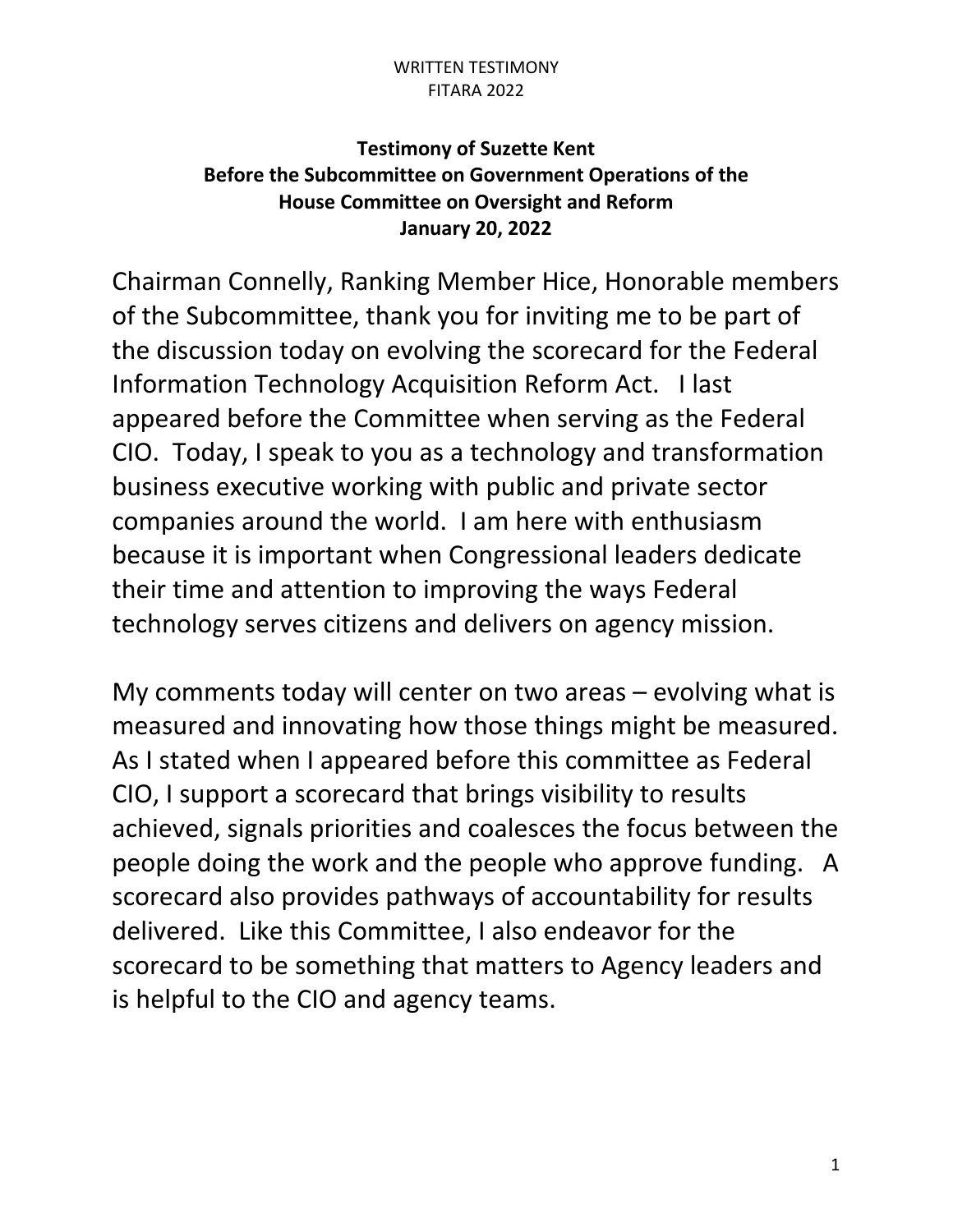It is a great achievement when the majority of Agencies meet the targeted goals, success is celebrated, and a category is removed. It also presents an opportunity to replace goals met with new metrics reflective of future state expectations. In this way, the FITARA scorecard continues to drive focus on the forward progress your constituents expect.

Although the FITARA scorecard has served as a mechanism to drive continuous improvement, we have now entered a new era. Federal technology is the engine for remote work for the majority of our federal workforce. Digital and mobile channels are now the platform of primary engagement with Americans for many of our most critical government functions.

Because of this new era, our technology metrics and measures should evolve to be more nimble and more aligned with the world outside government. Inside government, we have important goals reflected in law and Administration policy. Laws, like 21<sup>st</sup> Century Idea Act and Evidence Based Policy Making. We have Executive Orders on Cybersecurity, Customer Experience, and AI. And we have PMA themes and the Federal Data Strategy that span administrations; and the objectives defined in none of these are reflected in the current scorecard.

To maintain the impact of the FITARA process, there are four areas I would humbly submit to this committee for future consideration: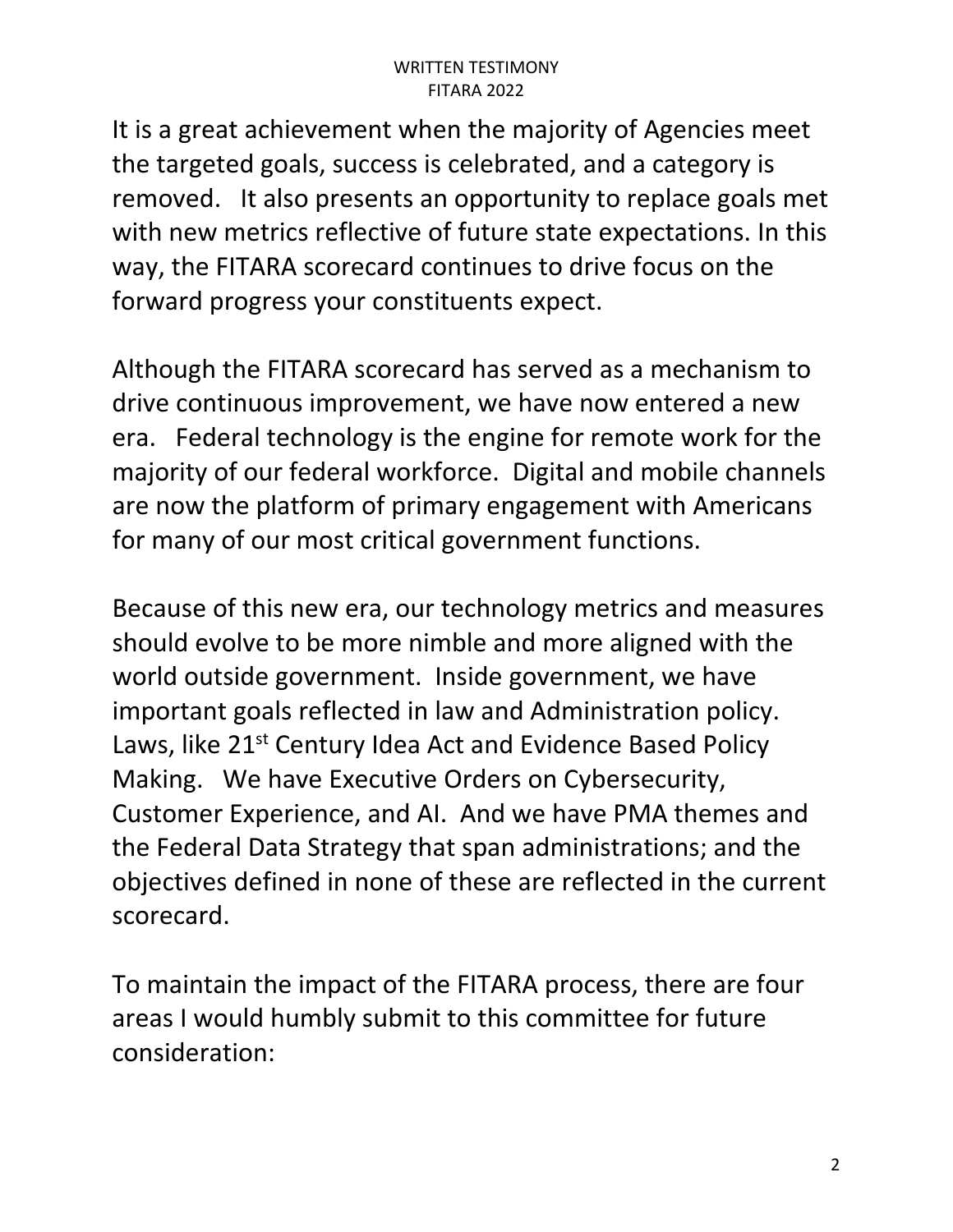**Cybersecurity:** Last week's FISMA discussion covered many of the key points, but future score cards should examine

- Making cyber metrics more timely and reflective of current threat environment; and
- Recognizing the risks in our changing operating environments and including greater focus on automation, "as a service" solutions and advancing identity protocols.

**Modernization:** Modernization never stops, so evolution of legacy technology, disciplines around data capabilities and expanded use of automated technologies are critical. There are available metrics to bring more visibility to agency modernization activities. Many of these, such a key mission projects, legacy initiatives and technical debt are measured in other processes; but could be incorporated in the FITARA process. Continuous modernization also demands that the rigid funding and procurement processes be reassessed to better align with multi-year initiatives and industry best practices for modern technology service deployment or consumption.

**Digital:** Although digital is part of modernization, it deserves specific attention because your constituents are digital dependent. Now is the time to take action on metrics that highlight progress towards digital and mobile native platforms, quality customer experiences and evaluating federal digital performances on par with performance characteristics expected across every other industry.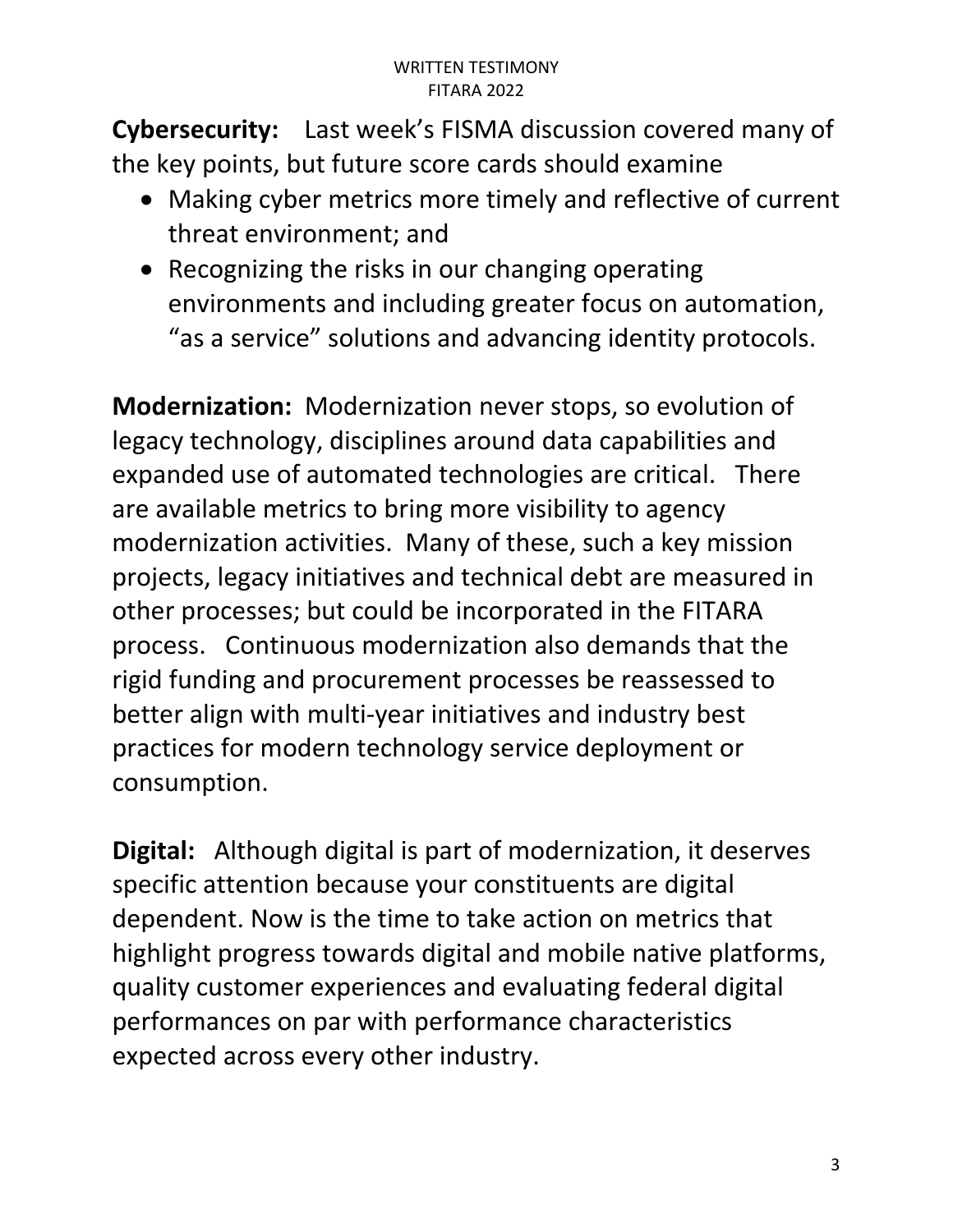We have many metrics that might suit in this area and both law and EOs that define targets which could be incorporated into a future scorecard.

**Workforce:** We also have opportunity to signal priority and investment in our most precious resource in Federal IT - the people. Metrics to ensure that priority is given to continuous skills development and workforce performance should be considered. As we evolve the technology ecosystem, we cannot underinvest in the Federal workforce.

Now for the "how" we measure - As I have returned to the private sector, I often see that citizens judge their experiences with government using the same lens as they do for private sector businesses, only they cannot take their business elsewhere. In the past, we have restricted our scorecard measures to things for which we have widely available, public, federal data. Is it time to consider leveraging external metrics which are widely accepted across every other industry? There are CX metrics, cyber scorecards and even people measures which could help those inside government more objectively see how their performance is perceived, and potentially accelerate improvement.

I highlight these three because they are areas where Government and private sector have direct similarities. We are serving the same population; the hackers are looking for the softest target and we are trying to attract and retain much of the same talent for our workforce.